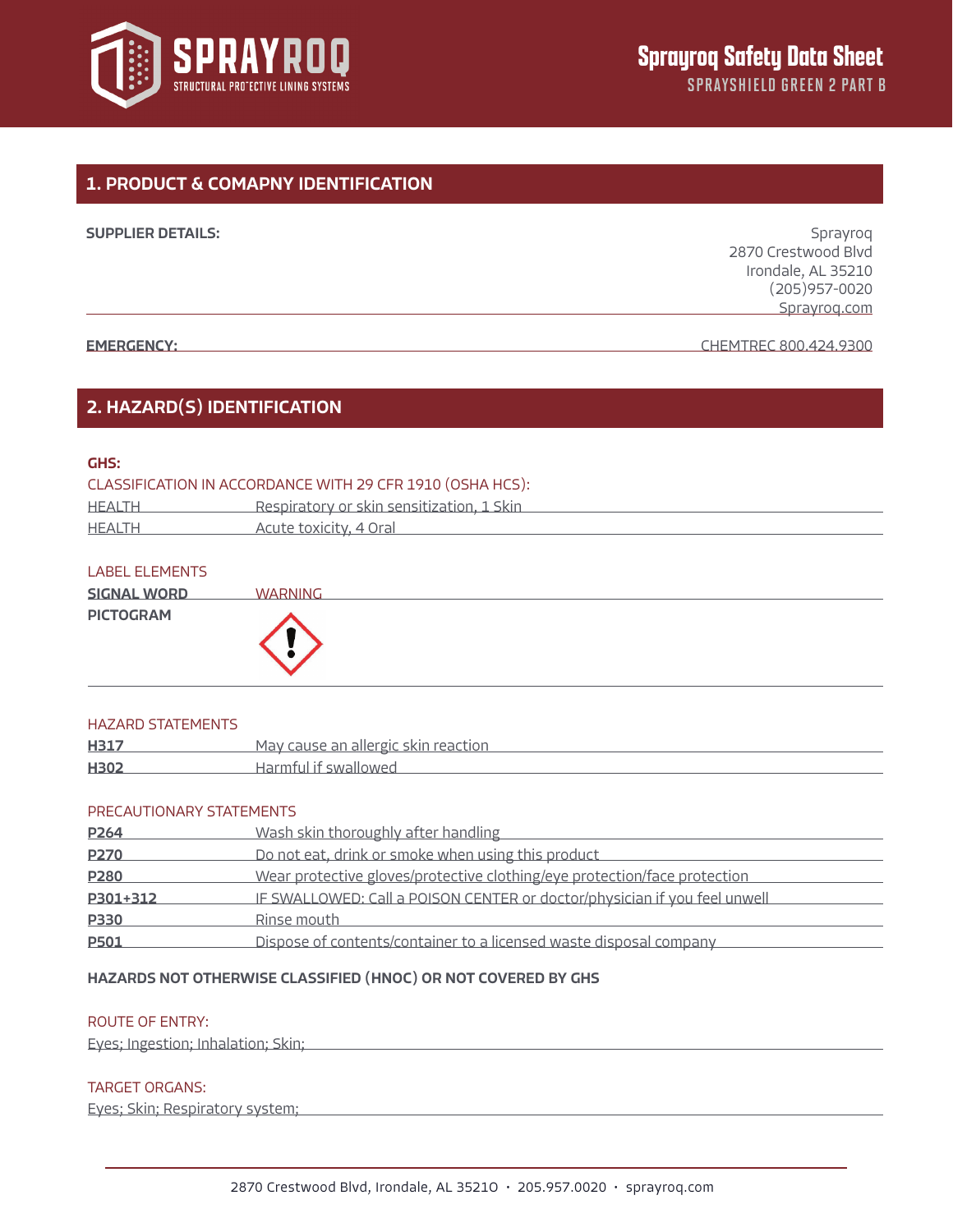

#### INHALATION:

Heating, spraying, foaming or otherwise mechanically dispersing operations way generate vapor or aerosol concentrations sufficient to cause irritation or other adverse effects. Minimal respiratory tract irritation may occur with exposure to a large amount of material.

#### SKIN CONTACT:

Prolonged or repeated exposure can cause skin irritation or dermatitis in some individuals.

#### EYE CONTACT:

May cause watering of the eye and irritation of the conjunctiva.

## 3. COMPOSITION/INFORMATION ON INGREDIENTS

#### INGREDIENTS:

| CAS#     |        | <b>CHEMICAL NAME</b>      |
|----------|--------|---------------------------|
|          | 40-80% | Non hazardous ingredients |
| 111-46-6 | 1-20%  | <u>Diethvlene glycol</u>  |

### 4. FIRST AID MEASURES

#### INHALATION:

If symptoms develop, move victim to fresh air. If symptoms persist, obtain medical attention.

#### SKIN CONTACT:

Remove all contaminated clothing and shoes. Wash skin with large quantities of water and soap. Wash clothing before wearing again and clean shoes. If redness, itching or a burning sensation develops or persists after the area is washed, consult a physician.

#### EYE CONTACT:

Flush eyes with plenty of water for at least 15 minutes. Use fingers to assure that the eyelids are separated and that the eye is being irrigated. Consult a physician.

#### INGESTION:

Bring to the attention of a physician. Never give anything by mouth to an unconscious person.

### 5. FIRE FIGHTING MEASURES

| <b>FLAMMABILITY:</b>       | OSHA - none: DOT - none |
|----------------------------|-------------------------|
| <b>FLASH POINT:</b>        | >200∘E                  |
| <b>FLASH POINT METHOD:</b> |                         |
| <b>AUTOIGNITION TEMP:</b>  | NDA                     |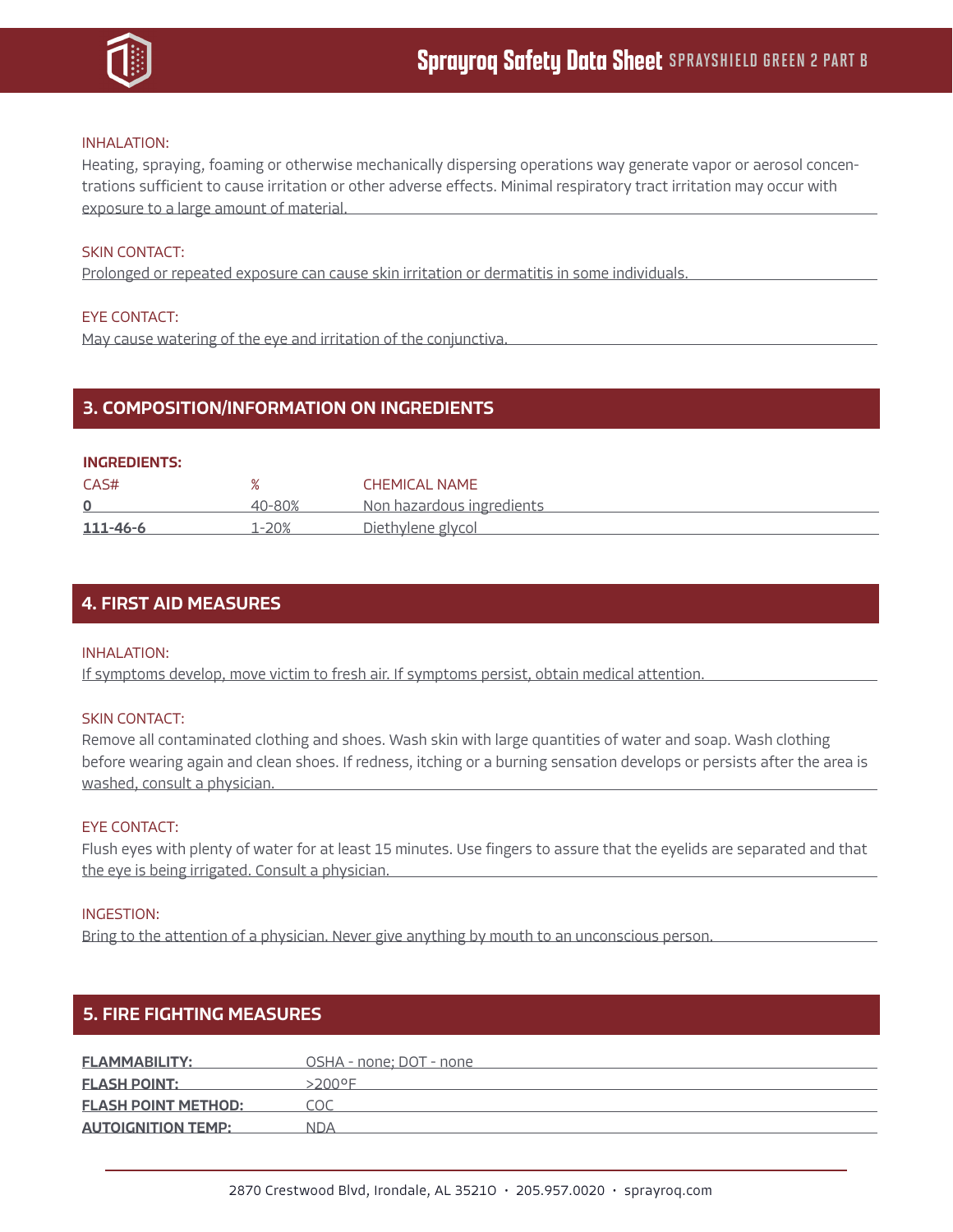

Use dry chemical, foam, carbon dioxide, or halogenated agents. If water is used, use very large quantities. The reaction between water and hot isocyanate may be vigorous. If possible, contain fire run-off water.

#### PROTECTIVE EQUIPMENT:

Wear positive-pressure self-contained breathing apparatus with full face mask and full protective clothing.

#### UNUSUAL HAZARDS:

At temperatures greater than 400°F, polymeric MDI can polymerize and decompose which will cause pressure buildup in closed containers. Explosive rupture is possible. Water contamination will produce carbon dioxide. Do not reseal contaminated containers as pressure buildup may rupture the containers. Downwind personnel must be evacuated.

#### FIRE DEGRADATION PRODUCTS:

Isocyanate vapor and mist, carbon dioxide, carbon monoxide, nitrogen oxides and traces of hydrogen cyanide.

## 6. ACCIDENTAL RELEASE MEASURES

#### SPILL:

Remove all sources of flames, heating elements, gas engines, etc. Emergency clean-up personnel should wear chemical goggles, rubber or plastic gloves and clothing as required to protect against contact. Prevent spreading and contamination of surface waters and drinking supplies. Notify local health officials and other appropriate agencies if such contamination should occur.

### CLEAN UP:

With adequate ventilation and appropriate personal protective equipment, cover the area with an inert absorbent material such as clay or vermiculite and transfer to steel waste containers. Ventilate area to remove the remaining vapors.

# 7. HANDLING & STORAGE

#### HANDLING PRECAUTIONS:

Avoid skin and eye contact. Use personal protective equipment when transferring material to or from drums, totes or other containers. If contamination with isocyanates is suspected, do not reseal containers. Do not smoke or use naked lights, open flames, space heaters, or other ignition sources near pouring, frothing or spraying operations.

#### SPECIAL EMPHASIS FOR SPRAY APPLICATIONS OF MIXED PRODUCTS CONTAINING ISOCYANATES:

Inspect the application area for the potential to expose other persons or for overspray to drift onto buildings, vehicles or other property. When spraying building exteriors, persons entering or exiting the building as well as those inside could be exposed to polyisocyanates due to wind conditions, open windows or air intakes. Do not begin application work until these potential problems have been corrected.

#### STORAGE REQUIREMENTS:

Storage: When stored between 15° and 30°C (60° and 85°F) in a dry area in sealed containers, typical shelf life is 6 months or more from the date of manufacture. Consult technical data sheet for shelf life requirements affecting performance quality. Opened containers must be handled properly to prevent moisture pickup.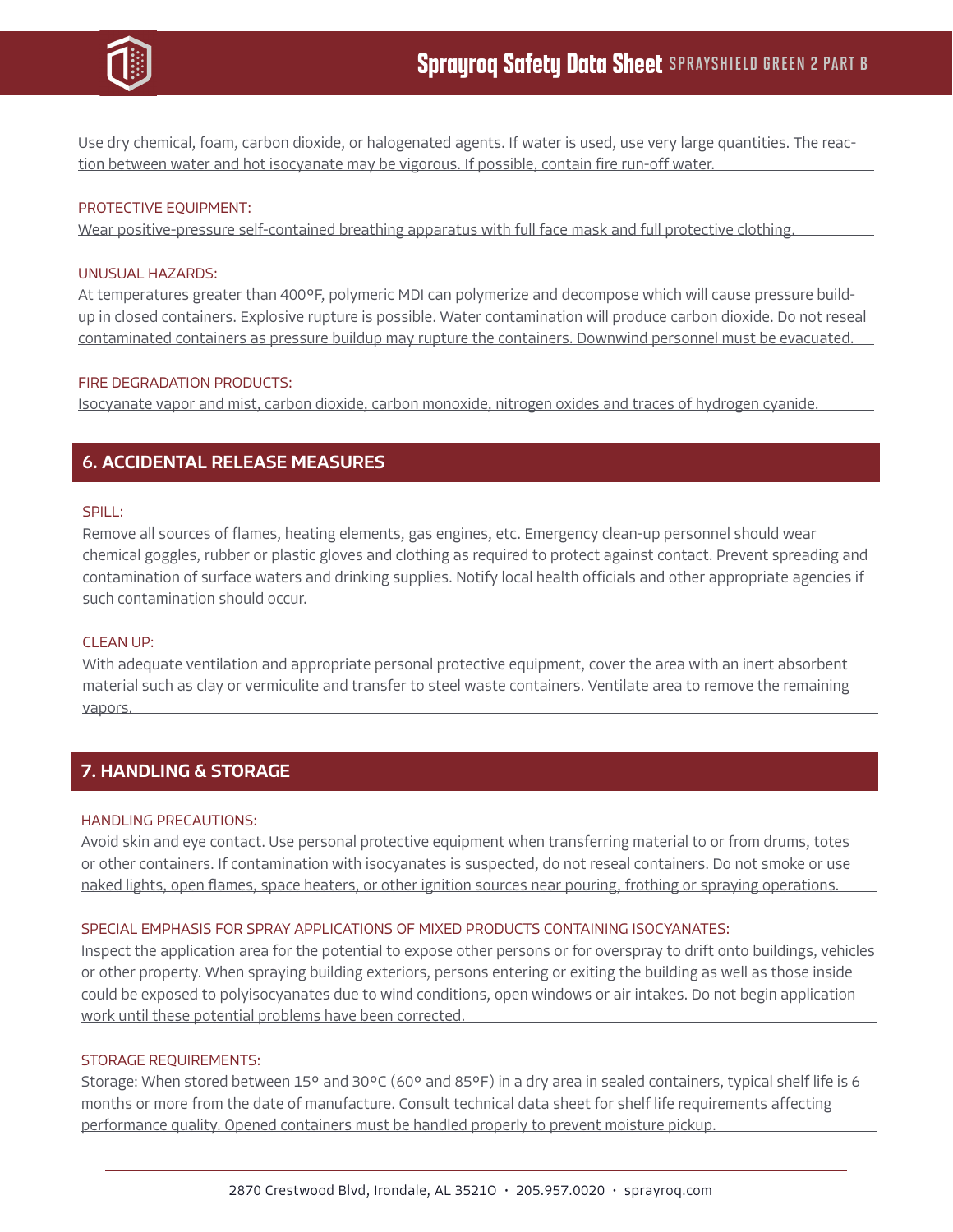

## 8. EXPOSURE CONTROL/PERSONAL PROTECTION

#### ENGINEERING CONTROLS:

All ventilation should be designed in accordance with OSHA standard (29 CFR 1910.94). Uses requiring heating and/ or spraying may require more agressive engineering controls or PPE. An eyewash station and safety shower or other drenching facilities are recommended in the work area.

PPE: HMIS PP, C | Safety Glasses, Gloves, Apron

#### PERSONAL PROTECTIVE EQUIPMENT:

#### EYE/FACE PROTECTION:

Face shield and safety glasses Use equipment for eye protection tested and approved under appropriate government standards such as NIOSH (US) or EN 166(EU).

## SKIN PROTECTION:

Handle with gloves. Gloves must be inspected prior to use. Use proper glove removal technique (without touching gloves outer surface) to avoid skin contact with this product. Dispose of contaminated gloves after use in accordance with applicable laws and good laboratory practices. Wash and dry hands.

#### FULL CONTACT:

Nature latex/chloroprene Minimum layer thickness: 0.6 mm Break through time: 480 min Material tested:Lapren (KCL 706 / Aldrich Z677558, Size M) data source: KCL GmbH, D-36124 Eichenzell, phone +49 (0)6659 87300, e-mail sales@ kcl.de, test method: EN374 If used in solution, or mixed with other substances, and under conditions which differ from EN 374, contact the supplier of the CE approved gloves. This recommendation is advisory only and must be evaluated by an industrial hygienist and safety officer familiar with the specific situation of anticipated use by our customers. It should not be construed as offering an approval for any specific use scenario.

#### BODY PROTECTION:

Complete suit protecting against chemicals, The type of protective equipment must be selected according to the concentration and amount of the dangerous substance at the specific workplace.

#### RESPIRATORY PROTECTION:

Where risk assessment shows air-purifying respirators are appropriate use a full-face respirator with multi- purpose combination (US) or type ABEK (EN 14387) respirator cartridges as a backup to engineering controls. If the respirator is the sole means of protection, use a full-face supplied air respirator. Use respirators and components tested and approved under appropriate government standards such as NIOSH (US) or CEN (EU).

#### CONTROL OF ENVIRONMENTAL EXPOSURE:

Do not let product enter drains.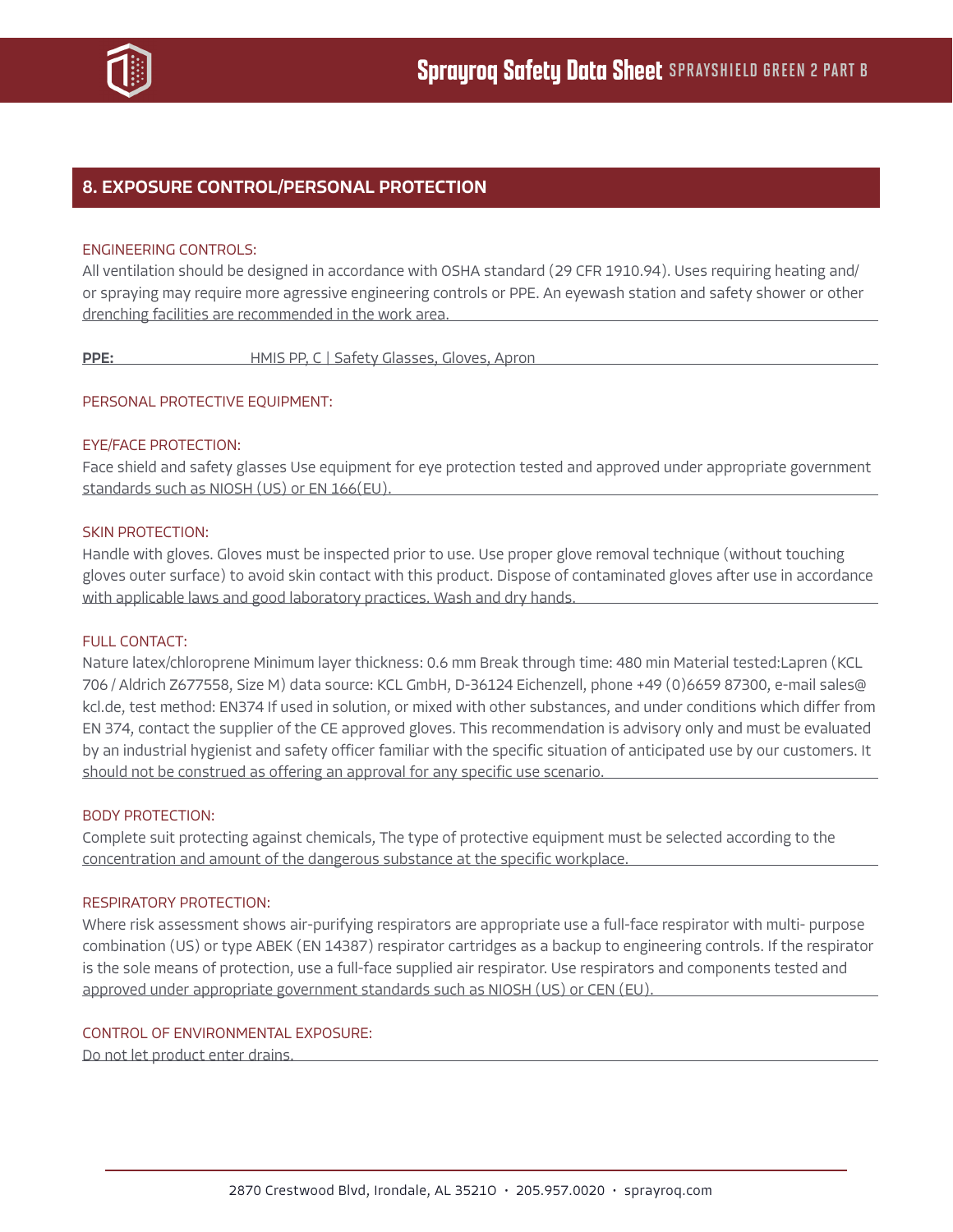

#### COMPONENTS WITH WORKPLACE CONTROL PARAMETERS:

TWA 10mg/m3 USA Workplace Environmental Exposure Levels: (WEEL)

## 9. PHYSICAL & CHEMICAL PROPERTIES

| Appearance                   | Pigmented liquid  |
|------------------------------|-------------------|
| <b>Physical State</b>        | Liquid            |
| Odor Threshold               | No data available |
| Spec Grav./Density           | N/A               |
| Viscosity                    | No data available |
| <b>Boiling Point</b>         | Not established   |
| Flammability                 | <b>None</b>       |
| <b>Partition Coefficient</b> | No data available |
| <b>Vapor Pressure</b>        | No data available |
| pH                           | No data available |
| Evap. Rate                   | <1                |
| Decomp Temp                  | No data available |

| Odor                 | Mild                       |
|----------------------|----------------------------|
| Solubility           | Not soluble in water       |
| Percent Volatile     | <1% by weight or by volume |
| Freezing/Melting Pt. | No data available          |
| <b>Flash Point</b>   | $>200$ <sup>o</sup> F      |
| <b>Vapor Density</b> | >1                         |
| Ignition Temp        | <b>NDA</b>                 |
| UFL/LFL              | No data available          |

# 10. STABILITY & REACTIVITY

### CHEMICAL STABILITY:

This is a stable material. Avoid high temperatures, sparks, flame and extended exposure over 110°F (45°C).

### CONDITIONS TO AVOID:

High temperatures, sparks, flame and extended exposure over 110°F (45°C).

### MATERIALS TO AVOID:

isocyanates; Oxidizing materials; acids.

#### HAZARDOUS POLYMERIZATION:

Will not occur.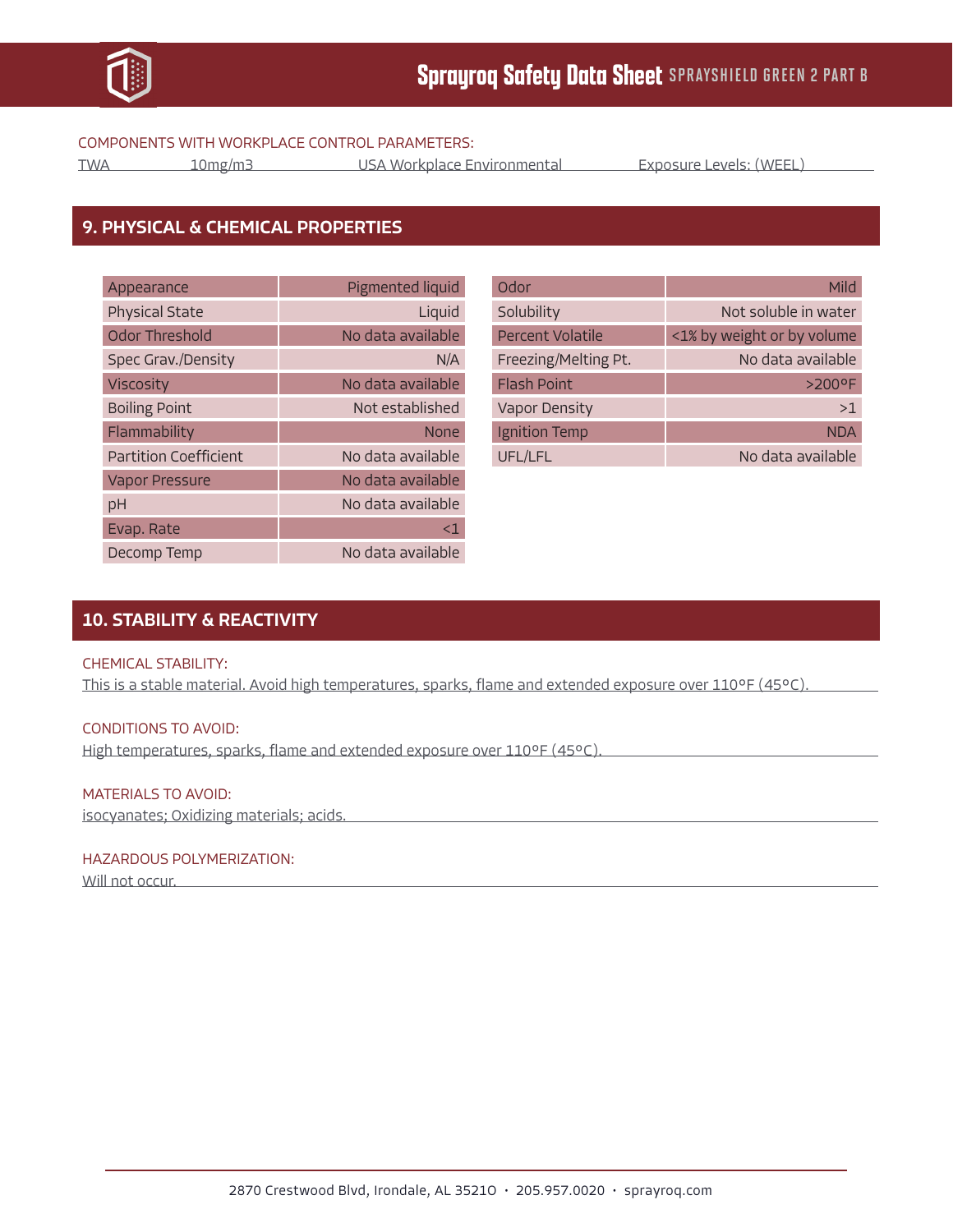

# 11. TOXICOLOGICAL INFORMATION

## Diethylene glycol (111-46-6) [1-20%] INFORMATION ON TOXICOLOGICAL EFFECTS - ACCUTE TOXICITY

| LD50 ORAL - RAT:                          | 12,565 mg/kg         |
|-------------------------------------------|----------------------|
| <b>INHALATION:</b>                        | No data available    |
| <b>LD50 DERMAL - RABBIT:</b>              | 11,890 MG/KG         |
| <b>SKIN CORROSION/IRRITATION:</b>         |                      |
| <b>RABBIT RESULT:</b>                     | Mild skin irritation |
| <b>SERIOUS EYE DAMAGE/EYE IRRITATION:</b> |                      |
| <b>RABBIT RESULT:</b>                     | Mild eye irritation  |
| <b>RESPIRATORY OR SKIN SENSITISATION:</b> | No data available    |
| <b>GERM CELL MUTAGENICITY:</b>            | No data available    |

### INFORMATION ON TOXICOLOGICAL EFFECTS - CARCINOGENICITY

| IARC:                                  | No component of this product present at levels greater than or<br>equal to 0.1% is identified as probable, possible or confirmed human<br>carcinogen by IARC |
|----------------------------------------|--------------------------------------------------------------------------------------------------------------------------------------------------------------|
| <b>ACGIH:</b>                          | No component of this product present at levels greater than or<br>equal to 0.1% is identified as a carcinogen or potential carcinogen by<br><b>ACGIH</b>     |
| NTP:                                   | No component of this product present at levels greater than or<br>equal to 0.1% is identified as a known or anticipated carcinogen by<br>NTP.                |
| <b>OSHA:</b>                           | No component of this product present at levels greater than or<br>equal to 0.1% is identified as a carcinogen or potential carcinogen by<br>OSHA.            |
| <b>REPRODUCTIVE TOXICITY:</b>          | No data available                                                                                                                                            |
| <b>SPECIFIC TARGET ORGAN TOXICITY:</b> |                                                                                                                                                              |
| <b>SINGLE EXPOSURE:</b>                | No data available                                                                                                                                            |
| <b>SPECIFIC TARGET ORGAN TOXICITY:</b> |                                                                                                                                                              |
| <b>REPEATED EXPOSURE:</b>              | No data available                                                                                                                                            |
| <b>ASPIRATION HAZARD:</b>              | <u>No data available </u>                                                                                                                                    |

#### ADDITIONAL INFORMATION

**RTECS:** ID5950000

Confusion, dizziness, kidney injury may occur. Unconsciousness, convulsions, pulmonary edema. Effects may be delayed. Nausea, headache, vomiting. Liver irregularities based on human evidence.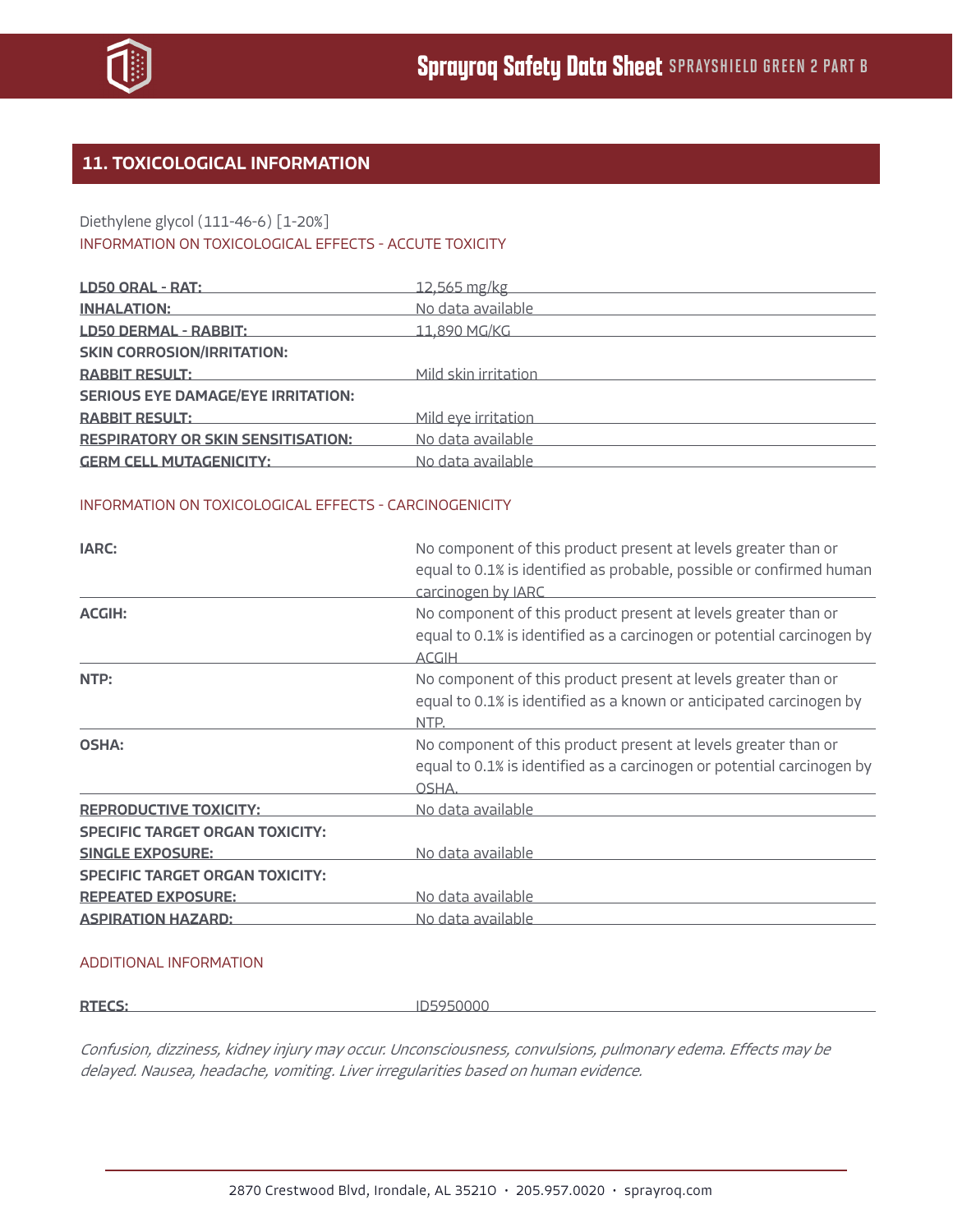

## 12. ECOLOGICAL INFORMATION

### Diethylene glycol (111-46-6) [1-20%] INFORMATION ON ECOLOGICAL EFFECTS - TOXICITY

| LC50 - PIMEPHALES PROMELAS (FATHEAD MINNOW): 75,200 mg/l - 96 h |                       |
|-----------------------------------------------------------------|-----------------------|
| LC50 - CARASSIUS AURATUS (GOLDFISH):                            | 5,000 mg/l - 24 h     |
| <b>EC50 - DAPHNIA MAGNA (WATER FLEA):</b>                       | $>10,000$ mg/l - 24 h |
| PERSISTENCE AND DEGRADABILITY:                                  | No data available     |
| <b>BIOACCUMULATIVE POTENTIAL:</b>                               | No data available     |
| <b>MOBILITY IN SOIL:</b>                                        | No data available     |
| <b>PBT/VPVB ASSESSMENT:</b>                                     | No data available     |
| <b>OTHER ADVERSE EFFECTS:</b>                                   | No data available     |

## 13. DISPOSAL CONSIDERATIONS

#### DISPOSAL:

Any disposal practice must be in compliance with all federal, state and local laws and regulations. Chemical additions, processing or otherwise altering this material may make the waste management information presented in this MSDS incomplete, inaccurate or otherwise inappropriate. Waste characterization and disposal compliance are the responsibility solely of the party generating the waste or deciding to discard or dispose of the material.

Do not allow material to enter sewers, a body of water, or contact the ground. Refer to RCRA 40 CFR 261, and/or any other appropriate federal, state or local requirements for proper classification information.

## 14. TRANSPORT INFORMATION

Non DOT/RCRA regulated

## 15. REGULATORY INFORMATION

#### COMPONENT / (CAS/PERC) / CODES:

\*Diethylene glycol (111466 1-20%), HAP, PA, TSCA

#### REGULATORY KEY DESCRIPTIONS:

| <b>TSCA:</b>           | Toxic Substances Control Act                         |
|------------------------|------------------------------------------------------|
| HAP:                   | Hazardous Air Pollutants                             |
| PA:                    | PA Right-To-Know List of Hazardous Substances        |
| <b>SARA Title III:</b> | Section 311/312: Immediate and Delayed Health Hazard |
| OSHA:                  | Hazardous                                            |